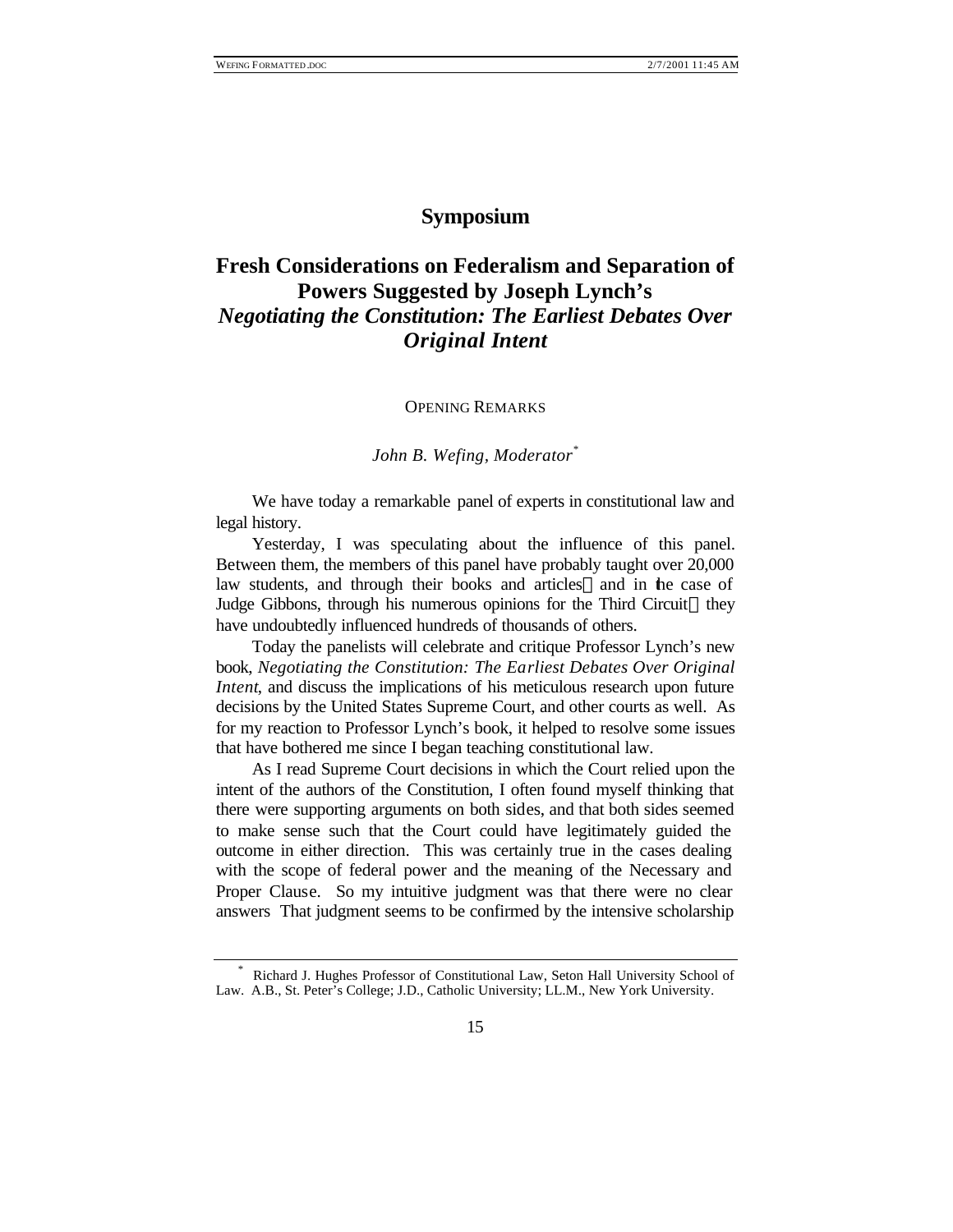## 16 *SETON HALL LAW REVIEW* [Vol. 31:15

of Professor Lynch. In one clear sentence he states:

All the evidence points to the conclusion that in composing the Necessary and Proper Clause, the Committee of Detail crafted a compromise, a masterpiece of enigmatic formulation, so artfully phrased that after the convention each side could argue its version of the clause: either, as Virginia and the South would have it, that Congress could merely approve measures incidental to the execution of the enumerated powers or, as those in the North would say, that Congress could enact laws in the general interest of the country.<sup>1</sup>

There were, in fact, no victors in the dispute over the extent of Congressional power. The debate was merely deferred, and continues to this day.

My other concern as a new constitutional law teacher was the apparent deference given by so many people to the authors of the Constitution, as if they were extraordinary individuals devoted to the common good without parochial or political interests. While I recognize that these individuals played a vital role in our nation's history, I could not help but believe that in every era, politics plays a role. As Professor Lynch says, "[p]olitics, the desire to attain or maintain control of the Government and to set its policies, personal rivalry, and rivalries of state and region all played an integral part in the construction of the Constitution."<sup>2</sup>

This recognition of the realities of the creation and interpretation of the Constitution may make it even harder to interpret the Constitution but may make it a more realistic process.

Our first speaker is Professor Sanford Levinson. Professor Levinson is one of the leading scholars in the area of constitutional interpretation. He is the author, co-author, or editor of a number of books on constitutional law, including *The American Supreme Court* and *Responding to Imperfection* as well as a nationally recognized case book, and well over a hundred law review articles. A graduate of Duke University, he received a Ph.D. from Harvard and his J.D. from Stanford University. Professor Levinson currently holds the W. St. John Garwood and W. St. John Garwood, Jr. Regent's Chair at the University of Texas School of Law. He has taught at Princeton University, Harvard, Ohio State, and Hebrew University, and is currently a visiting professor at New York University School of Law. I am excited to welcome him to Seton Hall.

Judge John J. Gibbons is a familiar face at Seton Hall Law School. A graduate of Holy Cross College and Harvard Law School, he has been connected in to Seton Hall for many years. While serving on the United

<sup>1</sup> *See* JOSEPH M. LYNCH, NEGOTIATING THE CONSTITUTION: THE EARLIEST DEBATES OVER ORIGINAL INTENT 4 (1999).